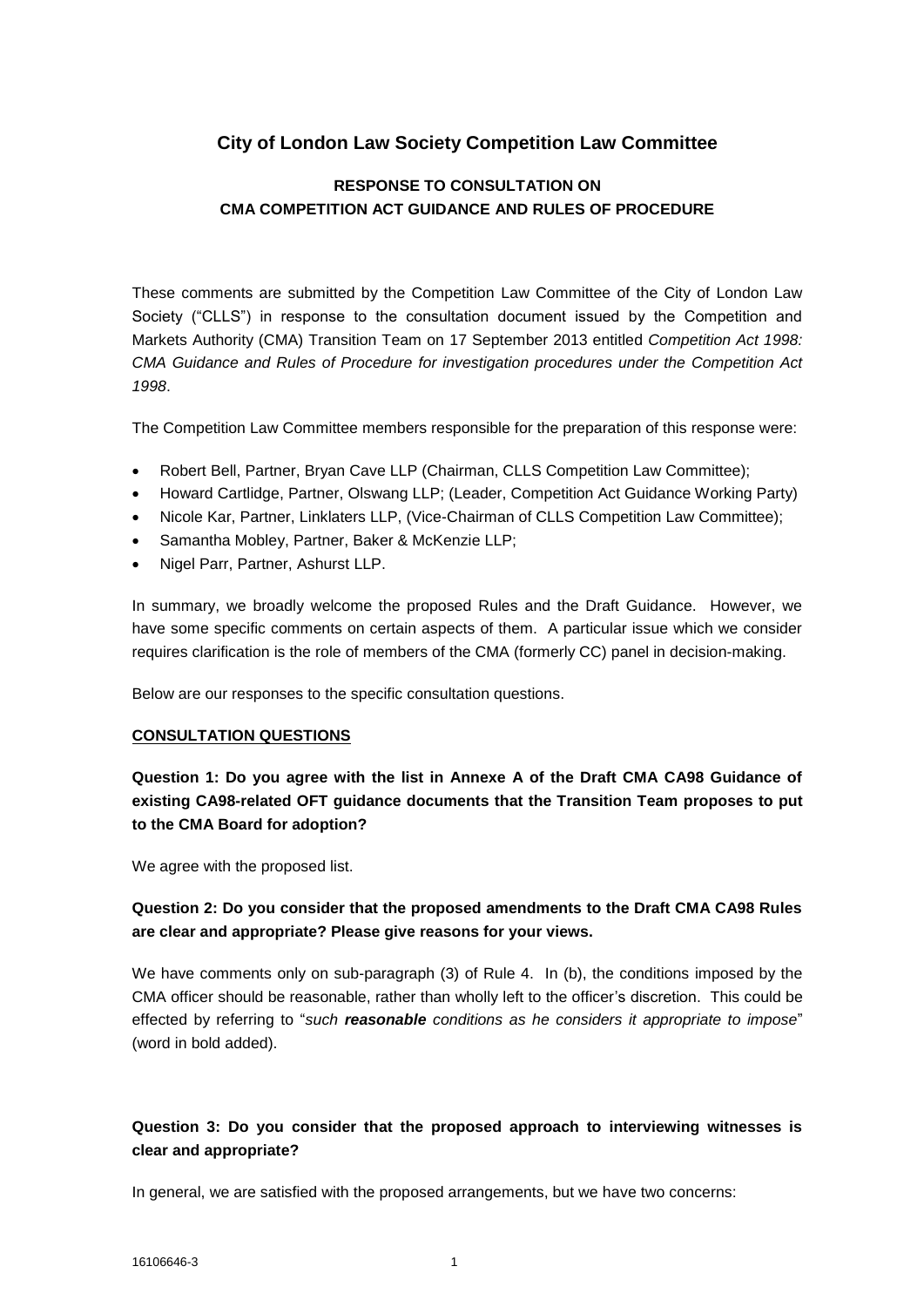- **Paragraph 6.21 (and footnote 81):** this purports to give the CMA absolute discretion as to which individuals should be treated as having "*a connection with*" the relevant undertaking. The guidance should be more explicit in confining such persons to the (lengthy) list in footnote 81 unless there are special circumstances which mean it is reasonable to extend the class of persons. In addition, individuals included in the list in footnote 81 should in principle not include professional and other advisers unless those individuals satisfy the terms of section 26A(6) of the CA98 – advisers providing services on an arm's length basis to an undertaking should not be treated as having a relevant connection with it.
- **Paragraph 6.28:** we do not consider that the CMA should be entitled to exclude an individual's legal adviser from being present at an interview solely because the legal adviser also acts for the undertaking under investigation and the CMA considers that there is no risk of prejudice to the investigation. Legal advisers who deliberately obstructed questioning would themselves be subject to sanctions; the CMA should not be free to exclude them based on the CMA's suspicions as to their possible role or conduct.

## **Question 4: Do you agree with the proposed approach to use of 'confidentiality rings' and 'data rooms'?**

We consider that paragraphs 11.24 to 11.26 of Draft Guidance should be reviewed to ensure compliance with the Competition Appeal Tribunal's judgment in *BMI Healthcare Limited v Competition Commission (No. 1)* [2013] CAT 24. In particular, the Draft Guidance should set out in as much detail as possible the principles to be applied and best practice for ensuring that parties' advisers can formulate a proper and informed response to confidential documents in the CMA's file.

#### **Question 5: Is the proposed settlement procedure clear, and do you have any views on it?**

We have no comments on the proposals set out in Chapter 14 of the Draft Guidelines.

## **Question 6: Do you agree that settlement discussions should include the proposed maximum penalty the settling business should pay or would it be sufficient if the CMA only set out the settlement discount on an undisclosed penalty?**

We agree that settlement discussions should include the proposed maximum penalty. This is an essential element in a business's decision as to whether or not to enter into a settlement.

### **Question 7: Do you agree that the proposed caps for settlement discounts at up to 20% for pre-SO settlement and up to 10% for post-SO settlement are appropriate?**

We agree with these proposed limits.